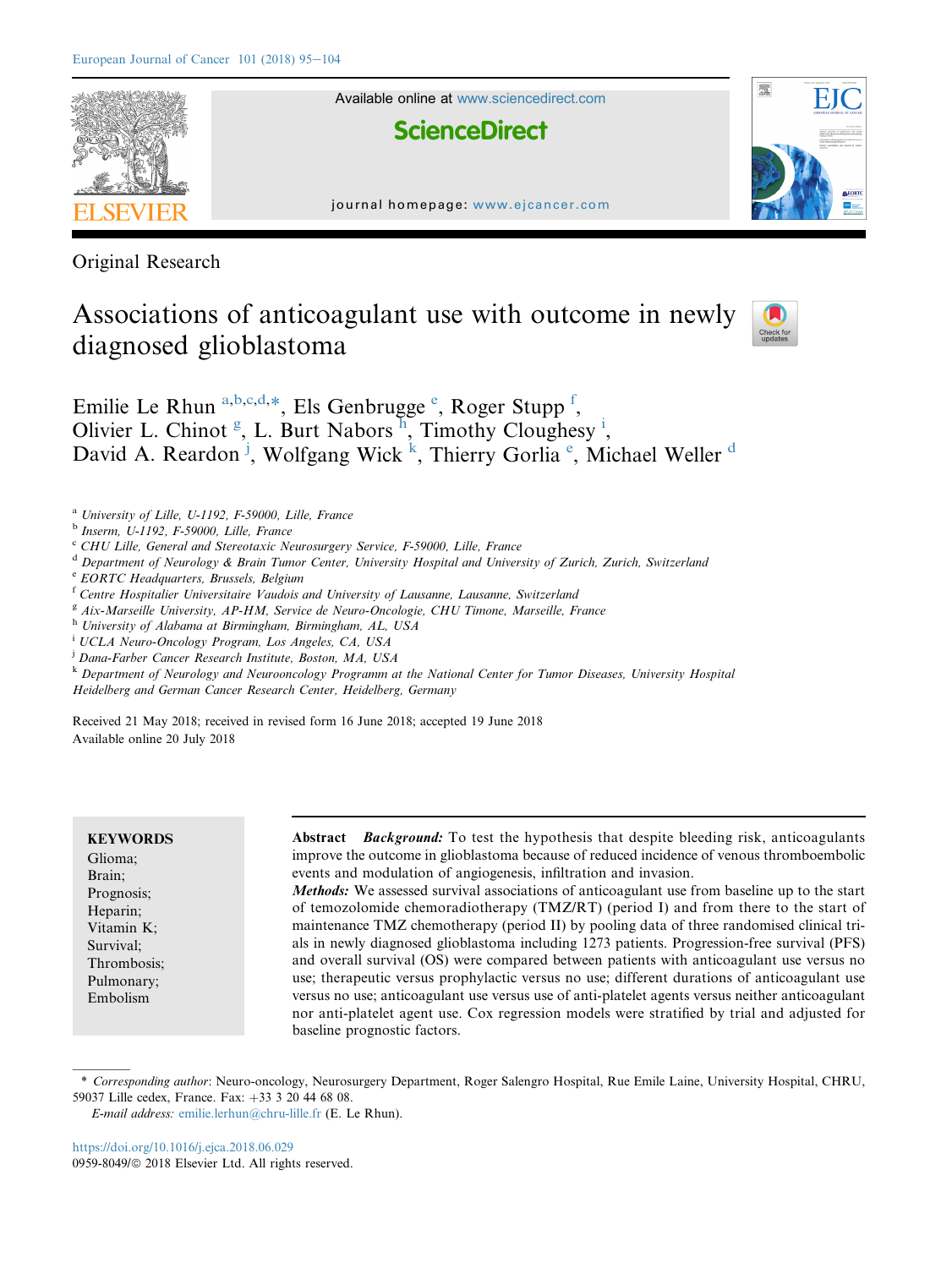**Results:** Anticoagulant use was documented in 75 patients  $(5.9\%)$  in period I and in 104 patients (10.2%) in period II. Anticoagulant use during period II, but not period I, was associated with inferior OS than no use on multivariate analysis ( $p = 0.001$ , hazard ratio  $[HR] = 1.52$ , 95% confidence interval  $[CI]$ : 1.18–1.95). No decrease in OS became apparent when only patients with prophylactic anticoagulant use were considered. No survival association was established for anti-platelet agent use.

**Conclusions:** Anticoagulant use was not associated with improved OS. Anticoagulants may not exert relevant anti-tumour properties in glioblastoma.

 $© 2018 Elsevier Ltd. All rights reserved.$ 

#### 1. Introduction

Venous thromboembolic events (VTEs) are an important complication of glioblastoma [\[1,2\].](#page-8-0) Yet, there is no information on their contribution and treatment to morbidity and mortality. Prevention and treatment of VTE in glioblastoma have remained insufficiently studied. There is increased interest in anticoagulants as modifiers of tumour biology which improve outcome. Low-molecular-weight heparin (LMWH) may influence cancer cell adhesion, proliferation, invasion and angiogenesis, in part through coagulation-independent pathways  $[3-8]$  $[3-8]$ . Cohort studies and a Cochrane review have suggested a potential improvement in the outcome in cancer patients treated with anticoagulants  $[9-12]$  $[9-12]$  $[9-12]$ . Several limitations, however, exist and introduce bias in the interpretation of these results: studies were published more than 15 years ago; patient numbers per study were small; survival was not the primary end-point and cancer types, staging, performance status, clinical status, schedule of chemotherapy, dose and type of anticoagulant and treatment duration varied. Prevention of VTE by LMWH has been evaluated in three studies enrolling patients with World Health Organisation (WHO) 2007 grade III or IV gliomas  $[13-15]$  $[13-15]$  $[13-15]$ , without firm conclusions on modulation of survival. These observations encouraged the evaluation of an association with the outcome of anticoagulant use in the newly diagnosed glioblastoma.

#### 2. Materials and methods

#### 2.1. Patients

To assess associations of anticoagulant use during initial treatment of patients with the newly diagnosed glioblastoma and the outcome, we analysed data from a pooled cohort of patients randomised in three contemporary clinical trials: CENTRIC (cilengitide, temozolomide, and radiation therapy in treating patients with newly diagnosed glioblastoma and methylated gene promoter status) (n = 545) [\[16\]](#page-9-0), CORE (cilengitide, temozolomide, and radiation therapy in treating patients with newly diagnosed glioblastoma and unmethylated gene promoter status) ( $n = 265$ ) [\[17\]](#page-9-0) and avastin in glioblastoma (AVAglio) (n = 463)  $[18]$ . All patients from CENTRIC and CORE were included because cilengitide was interpreted to be inactive therapeutically and not to affect the risk of VTE. The control arm only of AVAglio was included to avoid a confounding effect of bevacizumab for progression-free survival (PFS) and incidence of VTE [\(Fig. 1\)](#page-2-0). Investigations were approved by local institutional review boards. Informed consent was obtained from each patient. For each trial, data sets were received with anonymised individual patient information including the date of randomisation, PFS, OS and the baseline covariates age, gender, WHO performance status, extent of resection, steroid use, Mini-Mental State Examination (MMSE), O<sup>6</sup>-methylguanine DNA methyltransferase (*MGMT*) promoter methylation status and details on anticoagulant and anti-platelet agent use.

#### 2.2. Statistical analysis

In this prospective retrospective analysis, we hypothesised that anticoagulant use would be associated with longer OS. We thus set out to compare the outcome of patients with and without anticoagulant exposure. Before the analysis, it was decided that the primary hypothesis would correspond to (i) the OS comparison of any anticoagulant use versus no use. Anticoagulant use was evaluated at baseline, corresponding to the time from randomisation into the trial, including the two weeks before, to the date of the first dose of concomitant temozolomide chemoradiotherapy (TMZ/RT) (period I), and during initial treatment, defined as the time interval from the first dose of TMZ/RT until the first dose of maintenance TMZ (period II). A patient was considered taking anticoagulants when at least one dose was taken at any time during the respective periods. Anticoagulant therapy was defined as the use of LMWH, unfractionated heparin, vitamin K antagonists or factor Xa inhibitors. PFS was investigated as an additional time-to-event end-point. Further planned analyses included the comparison of PFS and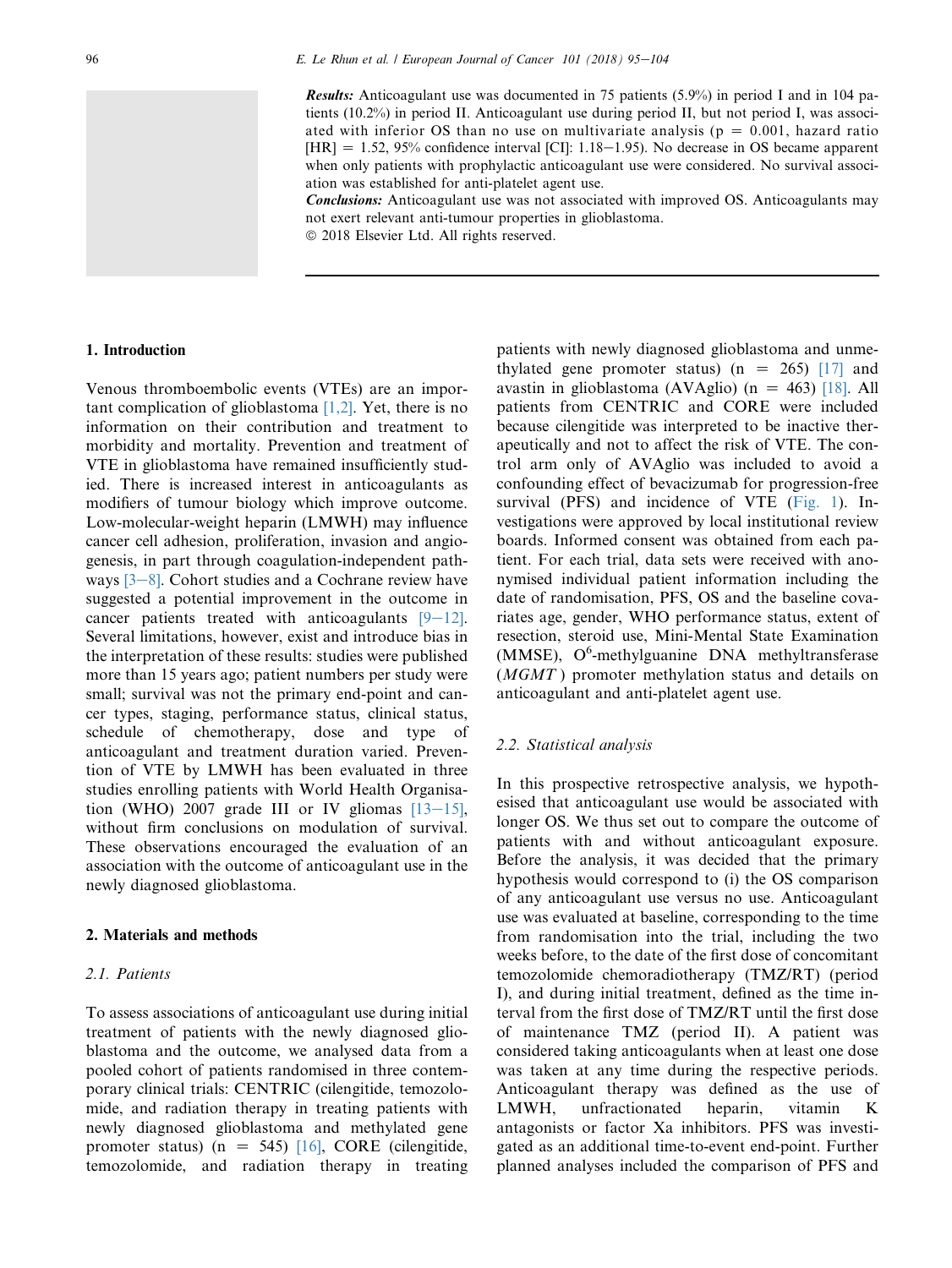<span id="page-2-0"></span>

Fig. 1. Consolidated standards of reporting trials (CONSORT) diagram.

OS between (ii) therapeutic versus prophylactic versus no use of anticoagulants, (iii) different durations of anticoagulant use versus no use and (iv) anticoagulant use versus the use of anti-platelet agents versus neither anticoagulant use nor anti-platelet agent use. All analyses were conducted for periods I and II. For PFS analyses in period II, only patients who had not progressed until the first dose of TMZ/RT were included. Four groups were determined to explore the duration of anticoagulant use: 0 days,  $1-10$  days,  $11-30$  days and >30 days. If multiple anticoagulants were used, durations of use were added, also for overlapping periods, to account for the higher dose intensity for these patients. The day of initial surgery for glioblastoma was set as the earliest time point to compute the duration of use. Further exploratory studies were conducted to evaluate whether anticoagulant use beyond period II was associated with the outcome.

Cox proportional hazard models were used to estimate associations of anticoagulant use with the outcome, adjusting for age (continuous), gender (male/ female), MGMT promotor methylation status (unmethylated/methylated/unknown), WHO performance status (PS = 0 or  $>$ 0), extent of resection (biopsy only, partial resection or gross total resection), steroid use at baseline (yes/no) and MMSE score (<27 versus  $\geq$ 27), stratified by trial to account for differences in timing of patient randomisation and imbalances in baseline covariates. Individual log-rank tests were used to assess the prognostic value of these factors. Significance was established at 5% significance level for the primary analysis with a nominal significance level of 2.5% for period I and II. All other analyses were exploratory. SAS version 9.4 ( $@$  2002-2012 by SAS Institute Inc., Cary, NC) was used for baseline covariate description and survival analysis (procedure proportional hazards regression [PHREG]).

#### 3. Results

## 3.1. Patient characteristics and anticoagulant use

The main characteristics of the 1273 patients examined for period I by trial are summarised in Supplementary Table 1. Baseline demographic variables were similar across trials except for MGMT promoter methylation status and extent of resection due to different eligibility criteria to enter the trials. Exclusion criteria related to VTE and anticoagulation and VTE reported in the respective publications are provided in Supplementary Table 2. Median age was 57 years, WHO performance status was 0 in 53.3% of patients and resection was reported as gross total in 47.2% and as partial in 49.1% of patients; 40.9% of patients received steroids at baseline. MGMT promoter methylation was detected in 52.2% of the tumors, reflecting the overproportional contribution of CENTRIC that included only patients with MGMT promoter methylation. MMSE was 27 or more in 77% of the patients. Compared with the baseline data set, patients who completed TMZ/RT and started TMZ maintenance (period II,  $n = 1017, 79.9\%$ ) were more often aged 49 years or less (27.5% versus 17.2%), male  $(60.1\%$  versus 52.0%), had more often a WHO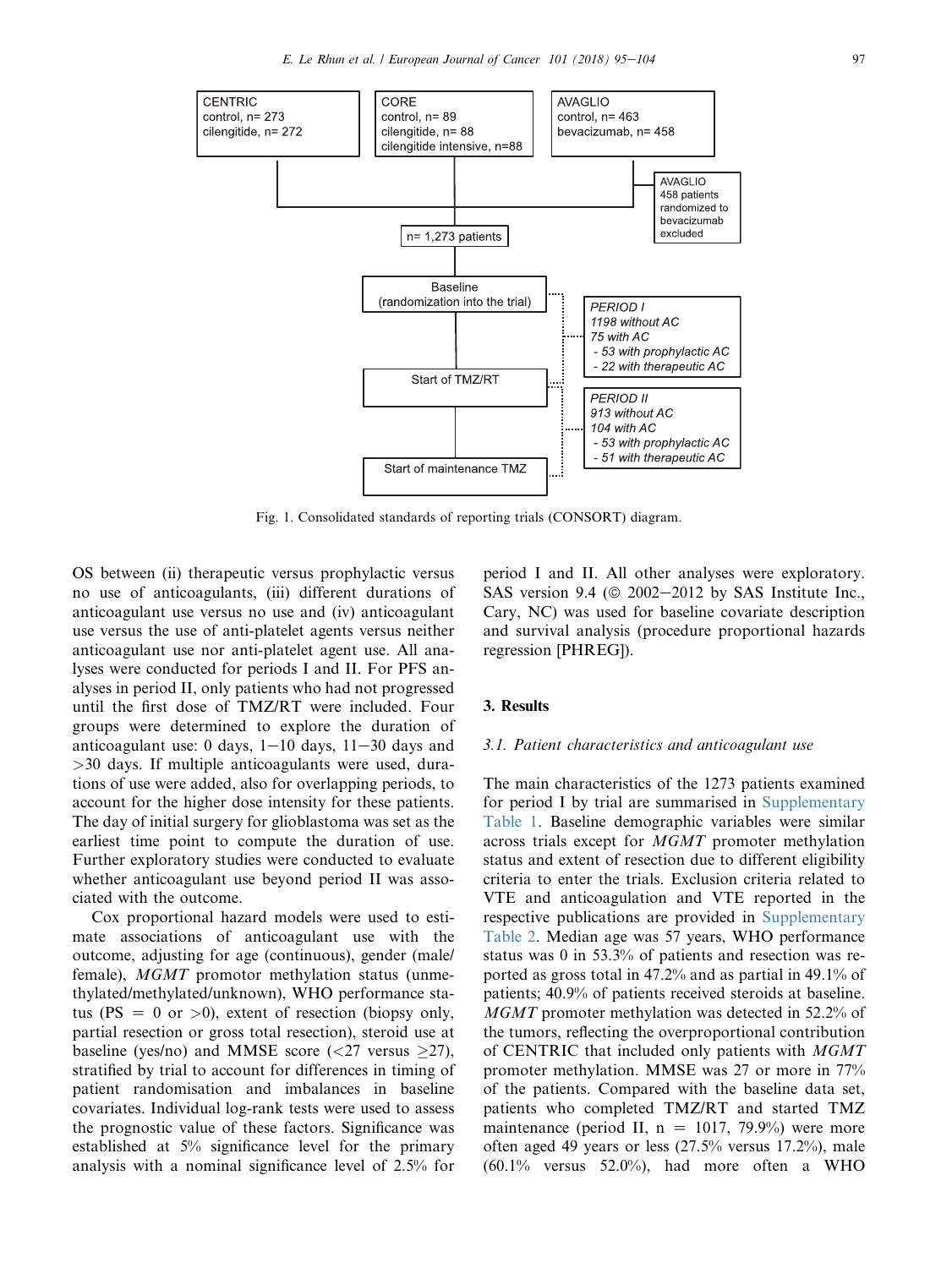<span id="page-3-0"></span>performance status of 0 (56.5% versus 40.2%), had used steroids less often at baseline (39.3% versus 47.3%) and had more often an MMSE score of 27 or more (79.8%) versus 65.6%) than those who did not (Supplementary Table 3). In period I, only one new VTE (a deep venous thrombosis [DVT]) was documented, which was treated with therapeutic anticoagulation. In period II, new VTEs were documented in 22 of 1017 patients. All new VTEs except one were treated with therapeutic anticoagulation. Among patients with documented isocitrate dehydrogenase mutation  $(IDH)]^{R132H}$  status, one of 26 patients (3.8%) with IDH mutation as opposed to 11 of 449 patients (2.5%) without IDH mutation had a VTE documented. Patients with documented VTEs were more often aged  $\geq 50$  years (95.5% versus 72.0%) and male (72.7% versus 59.8%), had more often  $PS = 0$ (68.2% versus 56.3%) and MMSE<27 (40.9% versus 19.1%) and had more often used steroids at baseline (81.8% versus 38.4%) than patients without documented VTE (data not shown).

#### 3.2. Anticoagulant use

During period I, 75 patients (5.9%) were on anticoagulants; during period II, 104 patients (10.2%) received anticoagulants. In both periods, LMWH was most commonly used: 5.3% in period I and 8.5% in period II (Table 1, Supplementary Table 4). There were no differences in patient characteristics between patients who received anticoagulants and patients who did not, except that steroid use was more common in patients on anticoagulants in period I (61.3% versus 39.6%,  $p = 0.001$ ) (Supplementary Table 5) and II (54.8%) versus 37.6%,  $p = 0.005$ ) (Supplementary Table 6). For the overall cohort, median PFS was 7.8 months (95% CI 7.5 $-8.0$ ), and median OS was 19.9 months (95% CI  $18.6-20.9$ ; 826 patients had died. Prognostic factor analysis at baseline confirmed age at diagnosis  $(p < 0.001)$ , extent of resection  $(p < 0.001)$ , WHO performance status at diagnosis ( $p < 0.001$ ), steroid use at baseline ( $p < 0.001$ ) and *MGMT* promoter methylation status ( $p = 0.03$ ) as independent prognostic factors for OS (Supplementary Fig. 1).

#### 3.3. Anticoagulant use versus no use (primary analysis)

PFS and OS by anticoagulant use and stratified for trial in this pooled analysis are summarised in [Table 2](#page-4-0). On multivariate analysis, anticoagulant use was not associated with PFS either in period I ( $p = 0.25$ ) or II  $(p = 0.11)$ . No OS difference was observed in period I (HR = 1.13; 95% CI 0.86-1.50, p = 0.37), but in period II, OS was significantly decreased (HR  $= 1.52$ ; 95% CI 1.18–1.95,  $p < 0.001$ ) in patients treated with anticoagulants compared with those with no use ([Table](#page-5-0) [3,](#page-5-0) Fig.  $2A-D$ ). No significant difference in OS was

Table 1

|  |  |  | Anticoagulant use between the first dose of TMZ/RT and the start of maintenance (period II). |
|--|--|--|----------------------------------------------------------------------------------------------|
|--|--|--|----------------------------------------------------------------------------------------------|

| Anticoagulant therapy                              | <b>CENTRIC</b>    | <b>CORE</b>       | AVAglio           | Total              |
|----------------------------------------------------|-------------------|-------------------|-------------------|--------------------|
|                                                    | $(N = 432) N$ (%) | $(N = 215) N$ (%) | $(N = 370) N$ (%) | $(N = 1017) N$ (%) |
| Use of anti-platelets or anticoagulants            |                   |                   |                   |                    |
| No use                                             | 360 (83.3)        | 172(80.0)         | 337(91.1)         | 869 (85.4)         |
| Anti-platelet use                                  | 19(4.4)           | 12(5.6)           | 13(3.5)           | 44(4.3)            |
| Anticoagulant use                                  | 53 (12.3)         | 31(14.4)          | 20(5.4)           | 104(10.2)          |
| Type of anticoagulant therapy                      |                   |                   |                   |                    |
| No use                                             | 379 (87.7)        | 184 (85.6)        | 350 (94.6)        | 913 (89.8)         |
| <b>LMWH</b>                                        | 46(10.6)          | 23(10.7)          | 17(4.8)           | 86 (8.5)           |
| Non-fractionated heparin                           | 2(0.5)            | 3(1.4)            | 0(0.0)            | 5(0.5)             |
| Xa inhibitor                                       | 0(0.0)            | 1(0.5)            | 1(0.3)            | 2(0.2)             |
| LMWH and Vitamin K antagonists                     | 2(0.5)            | 2(0.9)            | 1(0.3)            | 5(0.5)             |
| LMWH and non-fractionated heparin                  | 2(0.5)            | 2(0.9)            | 0(0.0)            | 4(0.4)             |
| LMWH and Xa inhibitor                              | 0(0.0)            | 0(0.0)            | 1(0.3)            | 1(0.1)             |
| LMWH, non-fractionated heparin<br>and Xa inhibitor | 1(0.2)            | 0(0.0)            | 0(0.0)            | 1(0.1)             |
| Type of anticoagulant use                          |                   |                   |                   |                    |
| No use                                             | 379 (87.7)        | 184 (85.6)        | 350 (94.6)        | 913 (89.8)         |
| Prophylactic use                                   | 28(6.5)           | 13(6.0)           | 12(3.2)           | 53 (5.2)           |
| Therapeutic use                                    | 25(5.8)           | 18 (8.4)          | 8(2.2)            | 51(5.0)            |
| <b>Duration of exposure</b>                        |                   |                   |                   |                    |
| $0$ days                                           | 379 (87.7)        | 184 (85.6)        | 350 (94.6)        | 913 (89.8)         |
| $1-10$ days                                        | 16(3.7)           | 5(2.3)            | 4(1.1)            | 25(2.5)            |
| $11-30$ days                                       | 6(1.4)            | 6(2.8)            | 2(0.5)            | 14(1.4)            |
| $>30$ days                                         | 31(7.2)           | 20(9.3)           | 14(3.8)           | 65(6.4)            |
| Exposure in days (exposed patients only)           |                   |                   |                   |                    |
| Median                                             | 35.0              | 46.0              | 56.0              | 43.5               |
| Range                                              | $1.0 - 122.0$     | $1.0 - 131.0$     | $1.0 - 106.0$     | $1.0 - 131.0$      |

LMWH, low-molecular-weight heparin; N, number of patients; RT, radiotherapy; TMZ, temozolomide.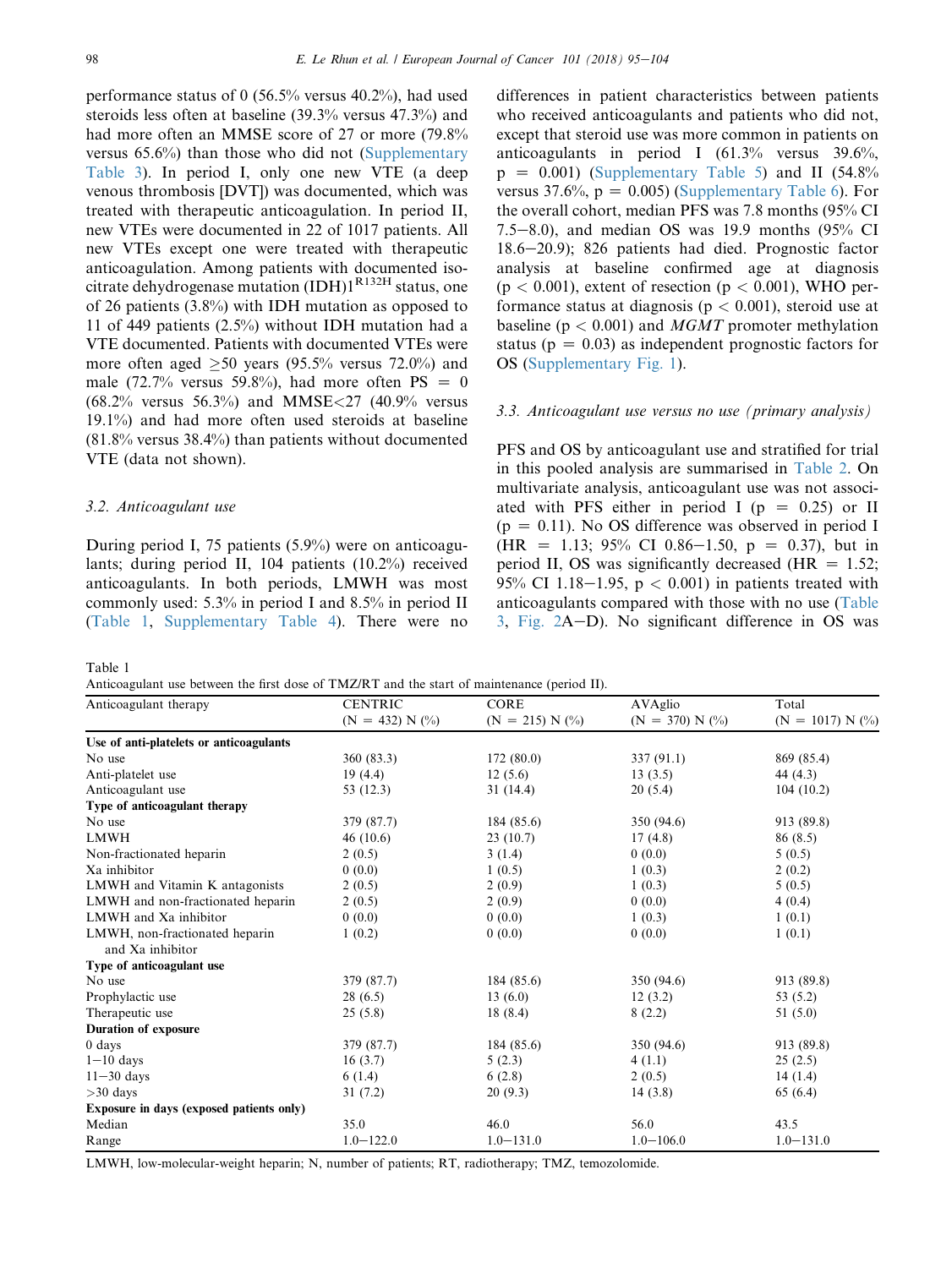<span id="page-4-0"></span>

|   | Unadjusted PFS and OS by anticoagulant use (stratified for trial).                                                       |                           |                        |                                     |         |                                                          |                                           |                                              |                                                                            |                      |
|---|--------------------------------------------------------------------------------------------------------------------------|---------------------------|------------------------|-------------------------------------|---------|----------------------------------------------------------|-------------------------------------------|----------------------------------------------|----------------------------------------------------------------------------|----------------------|
|   | Variable                                                                                                                 | Patients                  | Median survival        | Hazard ratio                        | p-value | Survival (%)                                             | Survival (%) at                           | Survival (%) at Survival (%) at              |                                                                            | Survival (%) at      |
|   |                                                                                                                          | (events) $(N)$ $(95%$ CI) |                        | $(95% \text{ CI})$                  |         | (Log-rank at 0.25 years                                  |                                           |                                              | 0.5 years (95% CI) 1 year (95% CI) 1.5 years (95% CI) 2 years (95% CI) 0.5 |                      |
|   |                                                                                                                          |                           |                        |                                     | test)   | (95% CI)                                                 |                                           |                                              |                                                                            |                      |
|   | PFS Anticoagulant use at baseline (period I)                                                                             |                           |                        |                                     |         |                                                          |                                           |                                              |                                                                            |                      |
|   | No use of anticoagulants $1198$ (977)                                                                                    |                           | $7.79(7.62 - 8.05)$    |                                     | 0.155   |                                                          | $79.4(77.0-81.7)$ 59.8 (56.8-62.6)        | $34.1(31.3-36.9)$ $23.8(21.3, 26.4)$         |                                                                            | $14.3(12.2 - 16.5)$  |
|   | Anticoagulant use                                                                                                        | 75(61)                    | $4.12(3.06 - 9.82)$    | $1.21(0.93 - 1.56)$                 |         |                                                          | 63.0 $(50.6 - 73.1)$ 45.7 $(33.7 - 56.8)$ | 33.8 $(23.0-45.0)$ 22.5 $(13.4, 33.2)$       |                                                                            | $11.0(4.8-20.2)$     |
|   | Anticoagulant use between the first TMZ/RT treatment and the first dose of TMZ maintenance (period II)                   |                           |                        |                                     |         |                                                          |                                           |                                              |                                                                            |                      |
|   | No use of anticoagulants 829 (682)                                                                                       |                           | $7.85(7.52-8.15)$      |                                     | 0.025   |                                                          | $80.5(77.6-83.0)$ $57.7(54.3-61.1)$       | $37.0$ $(33.6 - 40.4)$ $25.9$ $(22.9, 29.1)$ |                                                                            | 14.2 (11.6, 17.0)    |
|   | Anticoagulant use                                                                                                        | 82 (72)                   | $7.49(5.06 - 10.74)$   | $1.33(1.04 - 1.70)$                 |         |                                                          | $75.6(64.8-83.5)$ 53.5 $(42.2-63.6)$      | 32.4 $(22.5-42.6)$ 17.1 $(9.8, 26.1)$        |                                                                            | 8.9 (3.5, 17.3)      |
| S | Anticoagulant use at baseline (period I                                                                                  |                           |                        |                                     |         |                                                          |                                           |                                              |                                                                            |                      |
|   | No use of anticoagulants 1198 (770)                                                                                      |                           | $19.98(18.46 - 20.99)$ |                                     | 0.177   |                                                          | $97.0(95.8-97.8)$ $90.8(89.0-92.3)$       | $72.7(70.1 - 75.2)$ $54.1(51.2 - 56.9)$      |                                                                            | 39.1 $(36.2 - 42.0)$ |
|   | Anticoagulant use                                                                                                        | 75 (56)                   | $19.22(12.06 - 24.25)$ | $1.21(0.92 - 1.58)$                 |         | 93.3 (84.7, 97.2)                                        | $82.5(71.8-89.5)$                         | 63.1 $(50.9 - 73.0)$ 53.1 $(40.9 - 63.9)$    |                                                                            | $39.9(28.5 - 51.1)$  |
|   | Anticoagulant use between first TMZ/RT treatment and first                                                               |                           |                        | dose of TMZ maintenance (period II) |         |                                                          |                                           |                                              |                                                                            |                      |
|   | No use of anticoagulants 913 (558)                                                                                       |                           | $19.94(18.56 - 21.03)$ |                                     |         | $(36.0001 \quad 96.0(94.6, 97.1) \quad 90.5(88.4-92.2))$ |                                           | $70.6$ (67.5–73.5) 55.1 (51.7–58.3)          |                                                                            | $40.4(37.0 - 43.7)$  |
|   | Anticoagulant use                                                                                                        | 104(73)                   | $13.67(10.45 - 19.09)$ | $1.65(1.28 - 2.11)$                 |         |                                                          | $95.2(88.8, 98.0)$ 82.5 (73.7-88.6)       | $55.2(45.0 - 64.2)$ $42.2(32.5 - 51.5)$      |                                                                            | 26.1 (16.9-36.2)     |
|   | CI, confidence interval; N, number of patients; OS, overall survival; PFS, progression-free survival; TMZ, temozolomide. |                           |                        |                                     |         |                                                          |                                           |                                              |                                                                            |                      |

Table 2

ά

observed when patients with anticoagulant use both in period I and in period II were compared with patients who had no anticoagulant use in either period  $(HR = 1.33; 95\% \text{ CI } 0.87-2.04, p = 0.18)$ . Exploratory analyses beyond period II confirmed the lack of an association of improved outcome with anticoagulant use (Supplementary Table 7).

# 3.4. Therapeutic versus prophylactic use and duration of anticoagulant use

During period I, 53 patients (4.2%) received prophylactic anticoagulants, and 22 (1.7%) received anticoagulants for therapeutic use (Supplementary Table 3). During period II, 53 patients received prophylactic anticoagulants (5.2%), and 51 received anticoagulants for therapeutic use (5.0%) ([Table 1](#page-3-0)). On multivariate analysis, there was no significant difference of PFS (period I,  $p = 0.07$ ; period II,  $p = 0.10$ ). The comparison of OS was significant in period II ( $p = 0.002$ ) but not in period I ( $p = 0.31$ ): patients on therapeutic anticoagulation had worse prognosis (HR = 1.75; 95% CI 1.12-2.45,  $p = 0.001$ ) than those with no use. The difference was not significant for prophylactic use (HR  $= 1.32$ ; 95% CI 0.92–1.88,  $p = 0.13$ ) [\(Tables 4 and 5,](#page-6-0) upper section, Fig.  $2E-F$ ). The durations of anticoagulant use in periods I and II are summarised in Supplementary Table 3 and in [Table 1.](#page-3-0) The comparison by duration of use was not significantly different for PFS (period I,  $p = 0.20$ ; period II,  $p = 0.14$ ). OS was significantly different in period II ( $p < 0.001$ ) but not in period I ( $p = 0.3$ ). In the former period, patients with more than 30 days of administration had significantly worse prognosis (HR = 2.01; 95% CI 1.51-2.96, p < 0.001) but not when the duration of use was shorter  $(1-10)$  days:  $p = 0.83$ ; 11–30 days,  $p = 0.72$ ) than those with no use (0 days) [\(Table 5](#page-7-0), middle section). More than 30 days of anticoagulant in period II was associated with decreased OS not only for the rapeutic use (HR  $= 2.15$ ; 95% CI 1.47 $-3.13$ , p < 0.0001) but also prophylactic use  $(HR = 1.87; 95\% \text{ CI } 1.21 - 2.87, p = 0.005).$ 

# 3.5. Anticoagulant use versus anti-platelet agent therapy versus use of neither anticoagulant nor anti-platelet use

There was no significant difference in PFS (period I,  $p = 0.52$ ; period II,  $p = 0.24$ ). In contrast, similar as before, patients treated with anticoagulants in period II  $(n = 104, 10.2\%)$  had a significant decrease in OS (HR = 1.51; 95% CI 1.17-1.96, p < 0.001), whereas patients treated with anti-platelet agents ( $n = 44, 4.3\%$ ) ([Table 1](#page-3-0)) did not show such a decrease (HR  $= 0.98$ ; 95% CI 0.67–1.44,  $p = 0.94$ ) compared to those with the use of neither anticoagulants nor anti-platelet agents  $(n = 869, 85.4\%)$  ([Table 5](#page-7-0), lower section Supplementary Fig. 2).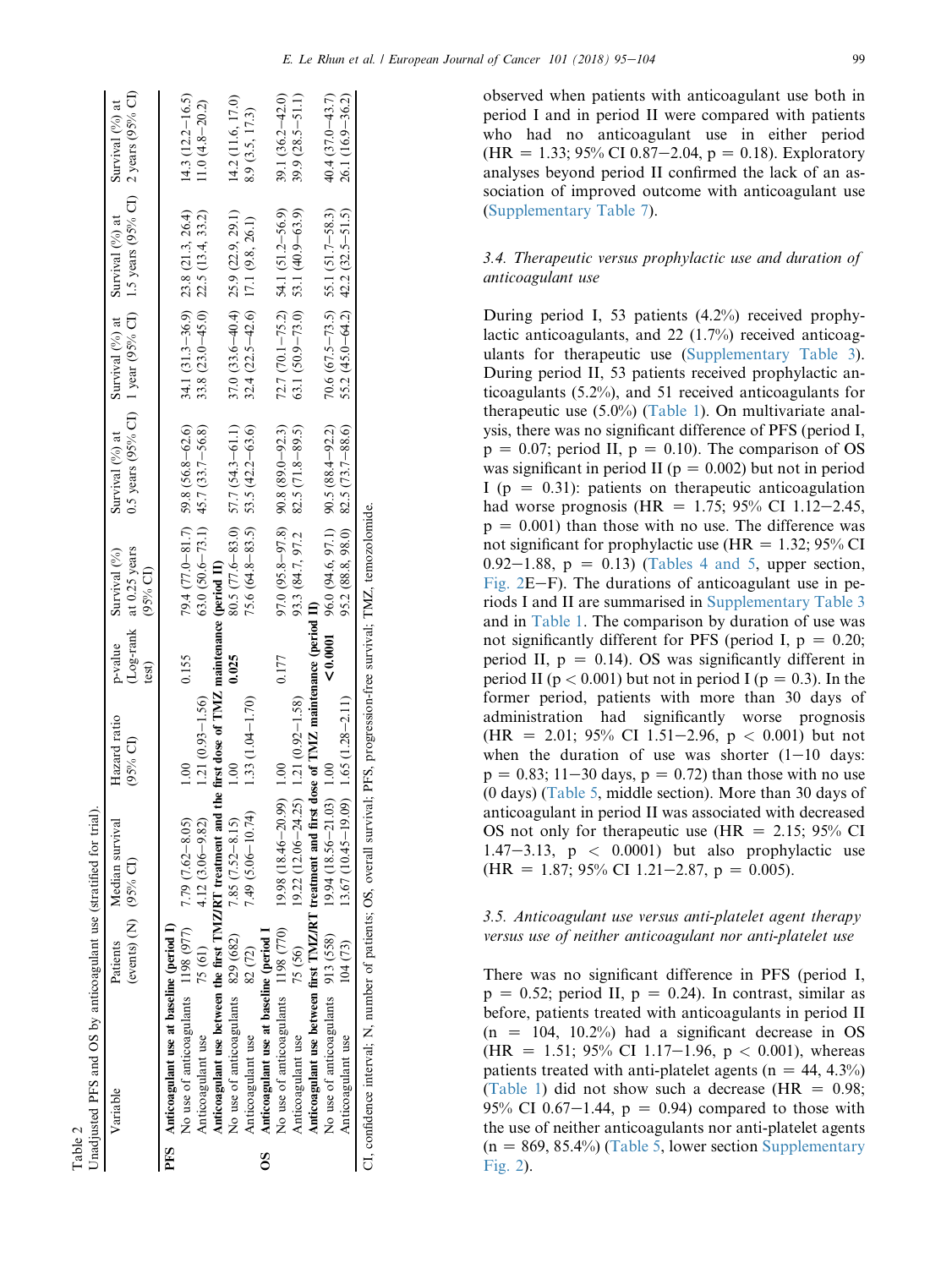|                          | <b>PFS</b>                                  |                    |                                                               |                    | <b>OS</b>                                   |                    |                                                               |                    |
|--------------------------|---------------------------------------------|--------------------|---------------------------------------------------------------|--------------------|---------------------------------------------|--------------------|---------------------------------------------------------------|--------------------|
|                          | Anticoagulant use<br>at baseline (period I) |                    | Anticoagulant use<br>during concomitant<br>TMZ/RT (period II) |                    | Anticoagulant use at<br>baseline (period I) |                    | Anticoagulant use<br>during concomitant<br>TMZ/RT (period II) |                    |
|                          | Hazard ratio<br>$(95\% \text{ CI})$         | p value            | Hazard ratio<br>$(95\% \text{ CI})$                           | p value            | Hazard ratio<br>$(95\% \text{ CI})$         | p value            | Hazard ratio<br>$(95\% \text{ CI})$                           | p value            |
| Anticoagulant use        |                                             |                    |                                                               |                    |                                             |                    |                                                               |                    |
| No                       |                                             | $0.25$ (df = 1)    | 1.00                                                          | $0.11$ (df = 1)    |                                             | $0.37$ (df = 1)    | 1.00                                                          | $0.001$ (df = 1)   |
| Yes                      | $1.17(0.90-1.52)$                           |                    | $1.23(0.95-1.58)$                                             |                    | $1.13(0.86 - 1.50)$                         |                    | $1.52(1.18-1.95)$                                             |                    |
| Age                      |                                             |                    |                                                               |                    |                                             |                    |                                                               |                    |
| Per year                 | $1.02(1.01-1.02)$                           | $< 0.001$ (df = 1) | $1.02(1.01-1.02)$                                             | $< 0.001$ (df = 1) | $1.03(1.02 - 1.04)$                         | $< 0.001$ (df = 1) | $1.03(1.02 - 1.03)$                                           | $< 0.001$ (df = 1) |
| Gender                   |                                             |                    |                                                               |                    |                                             |                    |                                                               |                    |
| Male                     | 1.00                                        | $0.32$ (df = 1)    | 1.00                                                          | $0.01$ (df = 1)    | 1.00                                        | $0.10$ (df = 1)    | 1.00                                                          | $0.005$ (df = 1)   |
| Female                   | $0.94(0.83 - 1.06)$                         |                    | $0.83(0.71 - 0.96)$                                           |                    | $0.89(0.77-1.02)$                           |                    | $0.79(0.67-0.93)$                                             |                    |
| Extent of surgery        |                                             |                    |                                                               |                    |                                             |                    |                                                               |                    |
| Biopsy                   | 1.00                                        | $< 0.001$ (df = 2) | 1.00                                                          | $0.004$ (df = 2)   | 1.00                                        | $< 0.001$ (df = 2) | 1.00                                                          | $0.008$ (df = 2)   |
| Partial resection        | $1.25(0.88 - 1.78)$                         |                    | $1.59(1.02 - 2.48)$                                           |                    | $1.08(0.73 - 1.61)$                         |                    | $1.12(0.71 - 1.77)$                                           |                    |
| Gross total resection    | $0.97(0.69-1.39)$                           |                    | $1.27(0.82 - 1.99)$                                           |                    | $0.80(0.54 - 1.18)$                         |                    | $0.87(0.55-1.38)$                                             |                    |
| WHO performance status   |                                             |                    |                                                               |                    |                                             |                    |                                                               |                    |
| $\overline{0}$           | 1.00                                        | $0.01$ (df = 1)    | 1.00                                                          | $0.06$ (df = 1)    | 1.00                                        | $< 0.001$ (df = 1) | 1.00                                                          | $0.01$ (df = 1)    |
| $1 - 2$                  | $1.19(1.04-1.35)$                           |                    | $1.16(0.99 - 1.35)$                                           |                    | $1.29(1.12 - 1.49)$                         |                    | $1.24(1.05-1.47)$                                             |                    |
| Steroids use at baseline |                                             |                    |                                                               |                    |                                             |                    |                                                               |                    |
| No                       | 1.00                                        | $0.008$ (df = 1)   | 1.00                                                          | $0.09$ (df = 1)    | 1.00                                        | $< 0.001$ (df = 1) | 1.00                                                          | $0.025$ (df = 1)   |
| Yes                      | $1.19(1.05-1.35)$                           |                    | $1.14(0.98-1.33)$                                             |                    | $1.34(1.16-1.54)$                           |                    | $1.20(1.02 - 1.42)$                                           |                    |
| MGMT promoter            |                                             |                    |                                                               |                    |                                             |                    |                                                               |                    |
| Unmethylated             | 1.00                                        | $< 0.001$ (df = 2) | $1.00 -$                                                      | $< 0.001$ (df = 2) | 1.00                                        | $< 0.001$ (df = 2) | 1.00                                                          | $< 0.001$ (df = 2) |
| Methylated               | $0.48(0.37-0.61)$                           |                    | $0.44(0.34 - 0.59)$                                           |                    | $0.37(0.27-0.49)$                           |                    | $0.36(0.26 - 0.50)$                                           |                    |
| Unknown                  | $0.84(0.66 - 1.08)$                         |                    | $0.87(0.65 - 1.16)$                                           |                    | $0.92(0.70-1.20)$                           |                    | $0.87(0.64 - 1.17)$                                           |                    |
| <b>MMSE</b>              |                                             |                    |                                                               |                    |                                             |                    |                                                               |                    |
| $<$ 27                   | 1.00                                        | $0.10$ (df = 1)    | 1.00                                                          | $0.44$ (df = 1)    | 1.00                                        | $0.07$ (df = 1)    | 1.00                                                          | $0.24$ (df = 1)    |
| >27                      | $0.88(0.75 - 1.03)$                         |                    | $0.93(0.77-1.12)$                                             |                    | $0.86(0.72 - 1.01)$                         |                    | $0.89(0.73 - 1.08)$                                           |                    |

<span id="page-5-0"></span>Table 3 Adjusted hazard ratios for PFS and OS by anticoagulant use on multivariate survival analysis.

CI, confidence interval; df, degree of freedom; MGMT, O6-methylguanine DNA methyltransferase; MMSE, Mini-Mental State Examination; OS, overall survival; PFS, progression-free survival; PS, performance status; RT, radiotherapy, TMZ, temozolomide; WHO, World Health Organisation.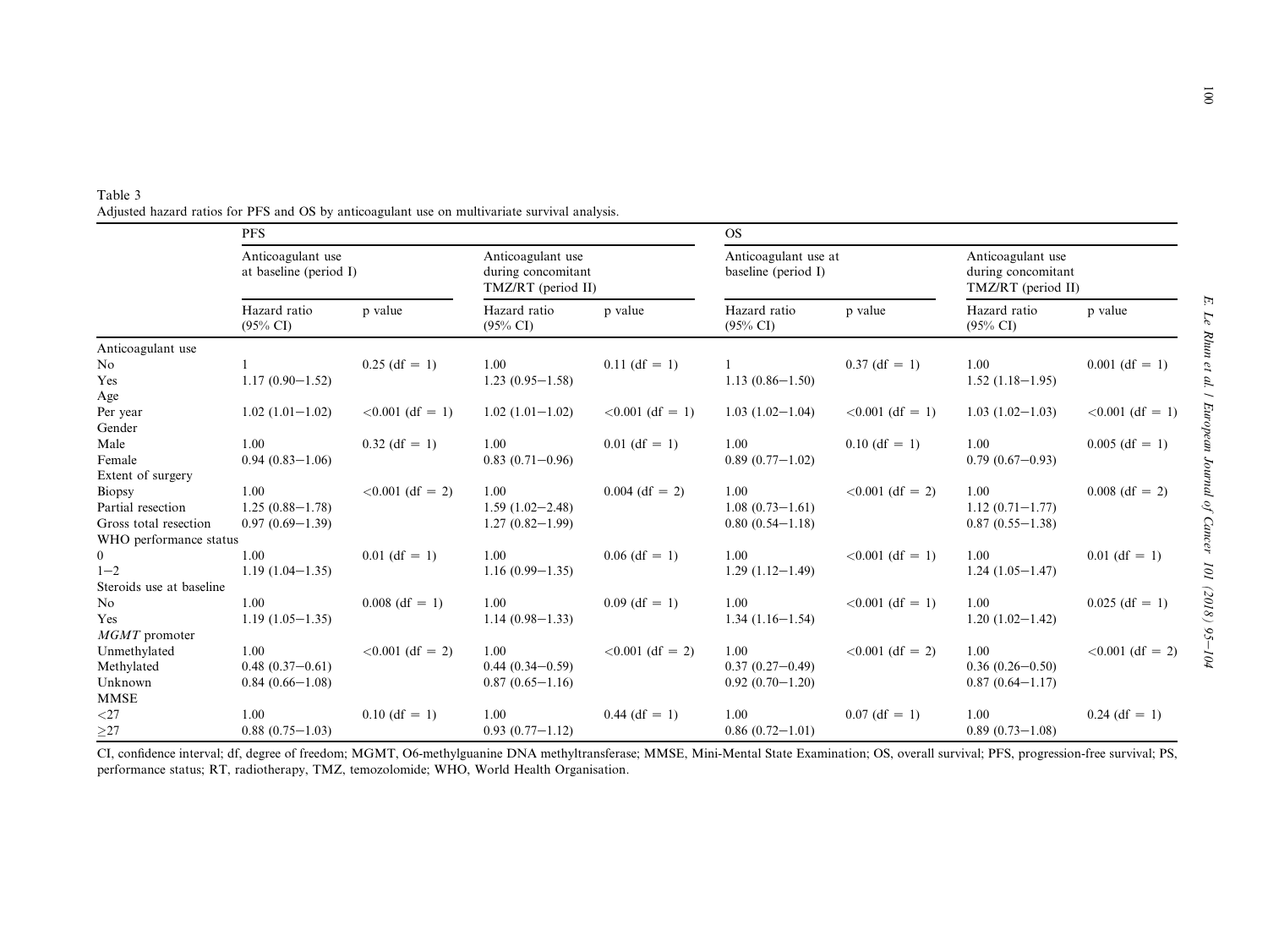<span id="page-6-0"></span>

Fig. 2. Prognostic significance of anticoagulant use in the newly diagnosed glioblastoma. A–D: PFS (A, B) or OS (C, D) by use versus no use at baseline (period I)  $(A, C)$  or from the first TMZ/RT dose to the start of TMZ maintenance (period II)  $(B, D)$ . E, D: OS by no use versus prophylactic versus therapeutic use in periods I (E) and II (F) (univariate p values provided).

#### 4. Discussion

This analysis was conducted to support the hypothesis that anticoagulants might improve the outcome in patients with the newly diagnosed glioblastoma. This hypothesis was based on immature clinical data  $[13-15]$  $[13-15]$  $[13-15]$ and biological properties of heparin  $[3-8]$  $[3-8]$  $[3-8]$  but never tested because the only prospective trial [\[15\]](#page-9-0) was terminated early for the lack of drug supply. We used the patient cohorts of three contemporary clinical trials  $[16-18]$  $[16-18]$  $[16-18]$  to support a disease-modifying role of anticoagulants. Given the type of clinical trial data available, we examined specifically two periods, the time from randomisation to the start of concomitant TMZ/RT (period I) and from then to the first dose of maintenance TMZ (period II). Data sets did not allow for more indepth analyses of the total dose of anticoagulants or days with versus without anticoagulants. Data analysis beyond the start of maintenance TMZ was hampered by the fact that patients increasingly dropped out for any per-protocol allowed withdrawal including progression, toxicity and refusal, resulting in increasingly limited sample size over time.

Anticoagulant use at study registration or during concomitant chemoradiotherapy (TMZ/RT, defined here as period II) was not associated with a significant increase in PFS or OS [\(Table 2](#page-4-0)). In contrast, therapeutic anticoagulant use during period II was associated with inferior OS (Fig. 2F). Longer exposure to anticoagulants was associated with more loss of survival days ([Table 5\)](#page-7-0), suggesting dose dependence; this was even true for patients on prophylactic use only. In an effort to

Table 4

|                                | Type of          | Patients | Observed     | Non-parametric                           |                                       |                                 |
|--------------------------------|------------------|----------|--------------|------------------------------------------|---------------------------------------|---------------------------------|
|                                | anticoagulant    | (N)      | events $(O)$ | Median (months)<br>$(95\% \text{ CI})^*$ | $%$ at 2 years<br>$(95\% \text{ CI})$ | P-value<br>$(\log$ -rank test)* |
| Baseline (period I)            | No use           | 1198     | 770          | $19.98(18.46 - 20.99)$                   | $39.1(36.2 - 42.0)$                   | 0.230                           |
|                                | Prophylactic use | 53       | 37           | $21.59(11.79 - 26.78)$                   | $43.7(29.6 - 56.9)$                   |                                 |
|                                | Therapeutic use  | 22       | 19           | $16.48(7.29 - 25.07)$                    | $31.8(14.2 - 51.1)$                   |                                 |
| First TMZ/RT dose to first TMZ | No use           | 913      | 558          | $19.94(18.56 - 21.03)$                   | $40.4(37.0-43.7)$                     | < 0.0001                        |
| maintenance dose (period II)   | Prophylactic use | 53       | 34           | $18.43(9.46 - 21.85)$                    | $29.0(15.8-43.5)$                     |                                 |
|                                | Therapeutic use  | 51       | 39           | $12.71(9.13 - 16.46)$                    | $24.0(12.4 - 37.6)$                   |                                 |

\* The p-value refers to the median (months). CI, confidence interval; N, number of patients; O, number of observed events; RT, radiotherapy; TMZ, temozolomide.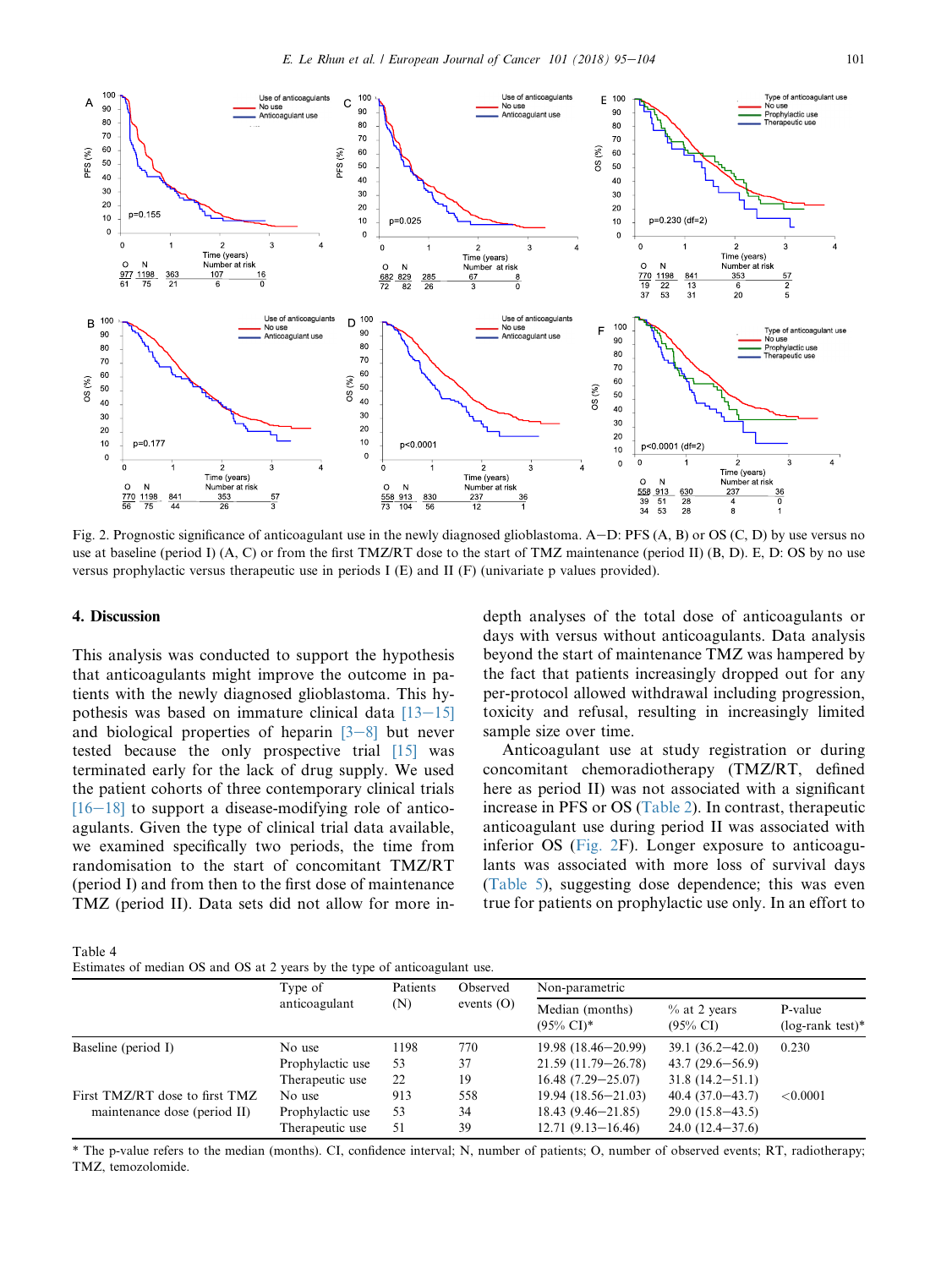<span id="page-7-0"></span>

|                                     | Adjusted hazard ratios for PFS and OS by the type of anticoagulant use, duration of anticoagulant use and anticoagulant use versus anti-platelet agent therapy on multivariate survival analysis.<br>PFS |                      |                                                             |                      | SO                                          |                      |                                                               |                    |
|-------------------------------------|----------------------------------------------------------------------------------------------------------------------------------------------------------------------------------------------------------|----------------------|-------------------------------------------------------------|----------------------|---------------------------------------------|----------------------|---------------------------------------------------------------|--------------------|
|                                     | Anticoagulant use at<br>baseline (period I)                                                                                                                                                              |                      | MZ/RT (period II)<br>uring concomitant<br>Anticoagulant use |                      | Anticoagulant use at<br>baseline (period I) |                      | IMZ/RT (period II)<br>during concomitant<br>Anticoagulant use |                    |
|                                     | p-value<br>Hazard ratio<br>$(95\% \text{ CI})$                                                                                                                                                           |                      | Jazard ratio<br>(95% CI)                                    | p-value              | Hazard ratio<br>$(95%$ CI)                  | p-value              | p-value<br>Hazard ratio<br>$(95%$ CI)                         |                    |
| Type of anticoagulant use<br>No use | $\frac{8}{1}$                                                                                                                                                                                            | $0.07$ (df = 2) 1.00 |                                                             | $0.10$ (df = 2) 1.00 |                                             | $0.31$ (df = 2) 1.00 |                                                               | $0.002$ (df = 2)   |
| Prophylactic use                    | $1.02(0.73 - 1.43)$ 0.91                                                                                                                                                                                 |                      | 0.77<br>$.05(0.74 - 1.49)$                                  |                      | $1.02(0.73 - 1.43)$ 0.90                    |                      | 0.13<br>$1.32(0.92 - 1.88)$                                   |                    |
| Therapeutic use                     | 0.02<br>$1.74(0.90 - 2.27)$                                                                                                                                                                              |                      | 0.03<br>$.46(1.03 - 2.05)$                                  |                      | $1.43(0.90 - 2.27)$ 0.13                    |                      | 0.001<br>$1.75(1.25 - 2.45)$                                  |                    |
| Duration of anticoagulant use       |                                                                                                                                                                                                          |                      |                                                             |                      |                                             |                      |                                                               |                    |
| No use (0 days)                     | 1.00                                                                                                                                                                                                     | $0.20$ (df = 3)      | $\epsilon$                                                  | $0.14$ (df = 3) 1.00 |                                             | $0.33$ (df = 3) 1.00 |                                                               | $< 0.001$ (df = 3) |
| $1 - 10$ days                       | $0.86(0.46 - 1.62)$ 0.65                                                                                                                                                                                 |                      | 0.64<br>$.89(0.54 - 1.45)$                                  |                      | $0.76(0.38 - 1.53)$ 0.44                    |                      | $1.94(0.54 - 1.64)$ 0.83                                      |                    |
| $11 - 30$ days                      | $1.14(0.81 - 1.59)$ 0.45                                                                                                                                                                                 |                      | 0.19<br>$0.47(0.82 - 2.63)$                                 |                      | $1.16(0.83 - 1.63)$ 0.39                    |                      | $0.87(0.41 - 1.85)$ 0.72                                      |                    |
| $>30$ days                          | 0.05<br>$1.72(1.00 - 2.94)$                                                                                                                                                                              |                      | 0.06<br>$.36(0.99 - 1.87)$                                  |                      | $1.55(0.86 - 2.77)$                         | 0.14                 | < 0.001<br>$2.01(1.51 - 2.69)$                                |                    |
|                                     | Anticoagulant use versus anti-platelet agent therapy                                                                                                                                                     |                      |                                                             |                      |                                             |                      |                                                               |                    |
| No use                              | $\frac{0}{2}$                                                                                                                                                                                            | $0.52$ (df = 2) 1    | $\epsilon$                                                  | $0.24$ (df = 2) 1.00 |                                             | $0.32$ (df = 2) 1.00 |                                                               | $0.006$ (df = 2)   |
| Anti-platelet use                   | $1.01(0.72 - 1.42)$ 0.94                                                                                                                                                                                 |                      | $.11(0.78 - 1.58)$ 0.56                                     |                      | $0.79(0.54 - 1.15)$ 0.22                    |                      | $0.98(0.67 - 1.44)$ 0.94                                      |                    |
| Anticoagulant use                   | $1.17(0.90 - 1.52)$ 0.25                                                                                                                                                                                 |                      | $.24(0.96 - 1.59)$ 0.10                                     |                      | $1.12(0.85 - 1.48)$ 0.41                    |                      | 0.001<br>$1.51(1.17 - 1.96)$                                  |                    |
|                                     | CI, confidence interval; df, degree of freedom; OS, overall survival; PFS, progression-free survival; PS, performance status; RT, radiotherapy; TMZ, temozolomide.                                       |                      |                                                             |                      |                                             |                      |                                                               |                    |

control for comorbidities, we noted that no such effect was seen for patients treated with anti-platelet agents (Supplementary Fig. 2).

The lack of a PFS association suggests that anticoagulation did not interfere with the efficacy of firstline therapy. Because all documented new VTEs except one were treated with therapeutic anticoagulation and because all patients on therapeutic anticoagulation likely had prior VTE, although not always documented, we cannot distinguish whether VTE or therapeutic anticoagulation defines the patient population at risk. Corticosteroid use has been linked to increased risk of VTE [\[19\]](#page-9-0) and to inferior survival [\[20\]](#page-9-0). Steroid use was associated with anticoagulant use (Supplementary Tables  $4-6$ ), but anticoagulant use remained associated with inferior outcome on multivariable analysis [\(Table 3](#page-5-0)). Although no data on the cause of death are available, lethal cerebral hemorrhages potentially related to therapeutic anticoagulation would probably have been captured. Thus, anticoagulants per se may not compromise survival, but VTEs, once they occur, should be adequately treated. Finally, therapeutic anticoagulation may merely identify a group of patients with poor disease control.

The risk of VTEs in patients with gliomas has recently been linked to the absence of IDH mutations [\[21\]](#page-9-0), but no such relationship was demonstrated in this cohort; however, overall, only 26 patients with IDHmutant glioblastoma may have been too low to confirm this association.

Although prophylactic rather than therapeutic use of anticoagulants was not confirmed to be associated with inferior OS, the trend was still negative. Admittedly, one might argue that patients kept on prophylactic anticoagulants were considered high risk by their physicians and represent a worse prognosis population, but our synopsis of clinical patient characteristics does not support this (Supplementary Tables 5 and 6).

Our study suffers from several limitations. Owing to its retrospective nature, imbalances in important unmeasured prognostic factors or determinants of anticoagulant use could not be corrected for in the adjusted analyses. In addition, subgroups of patients treated with anticoagulants were small. Finally, exposure time to anticoagulants captured by this analysis may have been too short to allow identifying a positive diseasemodifying effect of anticoagulants, although our exploratory analyses did not support this view (Supplementary Table 7). Moreover, we assume that potentially beneficial effects of anticoagulation in the tumor microenvironment might be particularly relevant during radiotherapy which has been associated with increased invasiveness and inflammatory signalling supporting tumor growth  $[22-24]$  $[22-24]$ , and there was no indication for improved PFS, although periods I and II together comprise a significant part of the PFS time of many patients. For the patients treated with

Table 5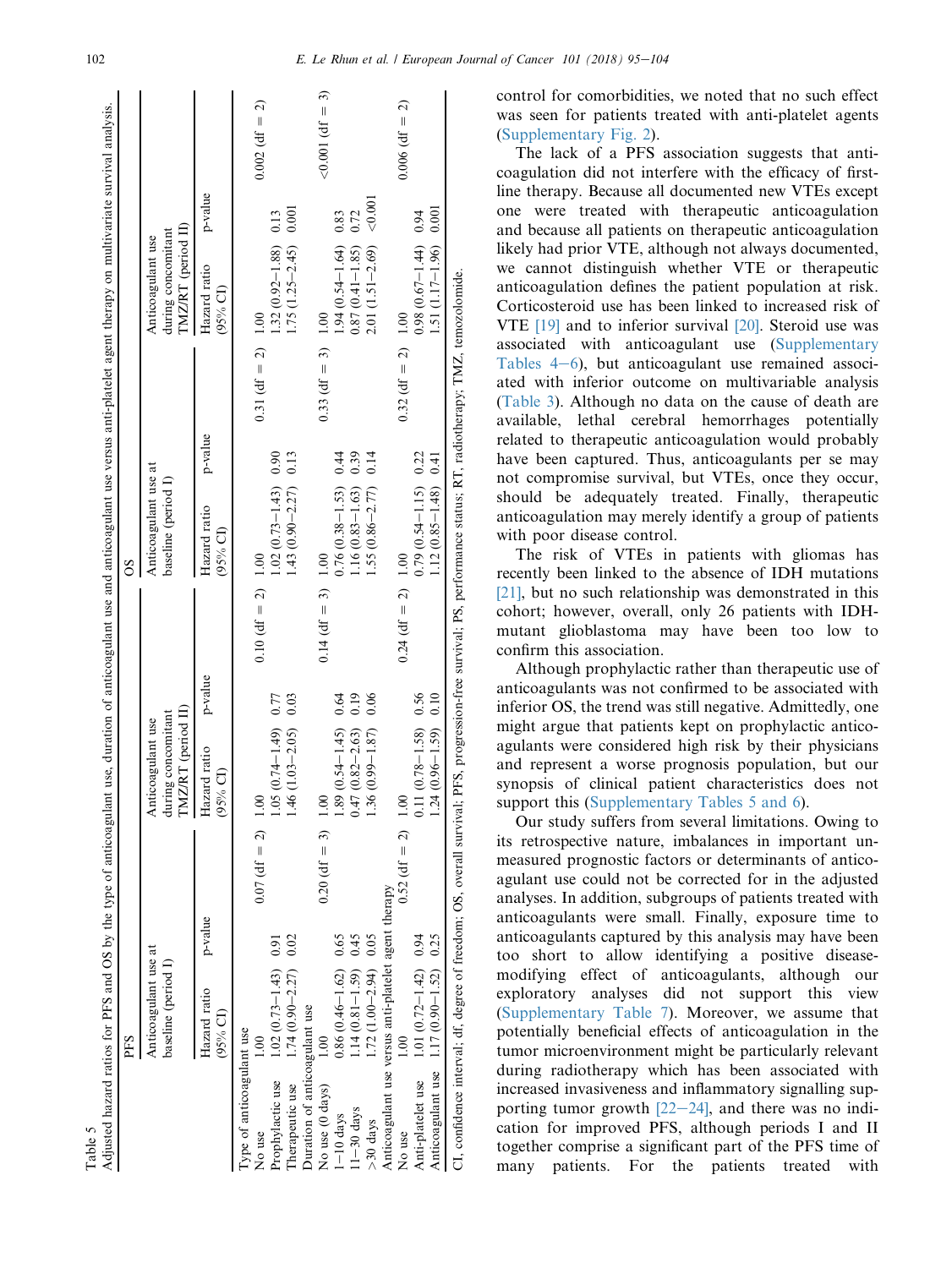<span id="page-8-0"></span>anticoagulants beyond period II (2.7–9.1%), exploratory analyses did not show improved PFS or OS either (Supplementary Table 7). Yet, we cannot rule that patients who do not require anticoagulants for VTE might still derive benefit from therapeutic anticoagulation for tumor control.

Nevertheless, no better data sets to address this question are available and this analysis lends no support for randomised clinical trials of primary prophylaxis with anticoagulants in newly diagnosed glioblastoma that aim at prolonging survival, rather, prevention of VTE-associated morbidity and mortality should remain the focus.

#### Conflict of interest statement

E.L.R. has received research grants from Mundipharma and Amgen and honoraria for lectures from Mundipharma and Novartis. E.G. declares no conflict of interest. R.S. declares fees to the institution from AbbVie, Celgene, Novartis, Merck KGaA (Darmstadt) and MSD, all outside the submitted work, and travel assistance from Novocure; and spouse is a full-time employee of Celgene. O.L.C. has received a research grant from Roche and honoraria for lectures or board participation or consulting from Abbvie, BMS, Celldex, Immatics, Ipsen and Roche. L.B.N. declares scientific advisory board participation for Merck and BMS. T.C. declares compensation by providing consultative services to VBL, INSYS, Roche, Tocagen, Human Longevity, Sunovion, Boston Biomedical, Alexion, Wellcome trust, Novogen, Novocure, GW Pharma, AbbVie, Cortice and BMS. D.R. has received research grants from Acerta Pharma, Agenus, Celldex Therapeutics, EMD Serono, Incyte, Inovio, Midatech and Tragara and has received honoraria for lectures or advisory board participation or consulting from Abbvie, Agenus, Amgen, BMS, Cavion, Celldex, EMD Serono, Genentech/Roche, Inovio, Juno Pharmaceuticals, Merck, Midatech, Momenta Pharmaceuticals, Novartis, Novocure, Oncorus, Oxigene, Regeneron and Stemline Therapeutics. W.W. has received research support from Apogenix GmbH, Merck, Sharp & Dohme (MSD), Pfizer and Roche and honoraria for lectures from MSD. T.G. declares no conflict of interest. M.W. has received research grants from Abbvie, Acceleron, Actelion, Bayer, Merck, Sharp & Dohme (MSD), Merck (EMD), Novocure, OGD2, Piqur and Roche and honoraria for lectures or advisory board participation or consulting from Abbvie, BMS, Celldex, Merck, Sharp & Dohme (MSD), Merck (EMD), Novocure, Pfizer, Roche, Teva and Tocagen.

## Funding

This research did not receive any specific grant from funding agencies in the public, commercial or not-forprofit sectors.

# Acknowledgement

Els Genbrugge's fellowship at EORTC (Brussels, Belgium) was supported by a grant from the EORTC Brain Tumor Group.

#### Appendix A. Supplementary data

Supplementary data related to this article can be found at [https://doi.org/10.1016/j.ejca.2018.06.029.](https://doi.org/10.1016/j.ejca.2018.06.029)

# **References**

- [1] [Marras LC, Geerts WH, Perry JR. The risk of venous thrombo](http://refhub.elsevier.com/S0959-8049(18)30943-2/sref1)[embolism is increased throughout the course of malignant glioma:](http://refhub.elsevier.com/S0959-8049(18)30943-2/sref1) [an evidence-based review. Cancer 2000;89:640](http://refhub.elsevier.com/S0959-8049(18)30943-2/sref1)-[6](http://refhub.elsevier.com/S0959-8049(18)30943-2/sref1).
- [2] [Edwin NC, Khoury MN, Sohal D, McCrae KR, Ahluwalia MS,](http://refhub.elsevier.com/S0959-8049(18)30943-2/sref2) [Khorana AA. Recurrent venous thromboembolism in glioblas](http://refhub.elsevier.com/S0959-8049(18)30943-2/sref2)[toma. Thromb Res 2016;137:184](http://refhub.elsevier.com/S0959-8049(18)30943-2/sref2)-[8](http://refhub.elsevier.com/S0959-8049(18)30943-2/sref2).
- [3] [Mousa SA, Mohamed S. Inhibition of endothelial cell tube for](http://refhub.elsevier.com/S0959-8049(18)30943-2/sref3)[mation by the low molecular weight heparin, tinzaparin, is](http://refhub.elsevier.com/S0959-8049(18)30943-2/sref3) [mediated by tissue factor pathway inhibitor. Thromb Haemost](http://refhub.elsevier.com/S0959-8049(18)30943-2/sref3)  $2004:92:627 - 33.$  $2004:92:627 - 33.$
- [4] [Mousa SA, Petersen LJ. Anti-cancer properties of low-molecular](http://refhub.elsevier.com/S0959-8049(18)30943-2/sref4)[weight heparin: preclinical evidence. Thromb Haemost 2009;102:](http://refhub.elsevier.com/S0959-8049(18)30943-2/sref4)  $258 - 67$  $258 - 67$  $258 - 67$
- [5] [Collen A, Smorenburg SM, Peters E, Lupu F, Koolwijk P, Van](http://refhub.elsevier.com/S0959-8049(18)30943-2/sref5) [Noorden C, et al. Unfractionated and low molecular weight](http://refhub.elsevier.com/S0959-8049(18)30943-2/sref5) [heparin affect fibrin structure and angiogenesis in vitro. Cancer](http://refhub.elsevier.com/S0959-8049(18)30943-2/sref5) Res  $2000:60:6196 - 200$ .
- [6] [Stevenson JL, Varki A, Borsig L. Heparin attenuates metastasis](http://refhub.elsevier.com/S0959-8049(18)30943-2/sref6) [mainly due to inhibition of P- and L-selectin, but non](http://refhub.elsevier.com/S0959-8049(18)30943-2/sref6)[anticoagulant heparins can have additional effects. Thromb Res](http://refhub.elsevier.com/S0959-8049(18)30943-2/sref6) [2007;120\(Suppl 2\):S107](http://refhub.elsevier.com/S0959-8049(18)30943-2/sref6)-[11.](http://refhub.elsevier.com/S0959-8049(18)30943-2/sref6)
- [7] [Smiley SL, Henry DO, Wong MK. The mechanism of low mo](http://refhub.elsevier.com/S0959-8049(18)30943-2/sref7)[lecular weight heparin \(LMWH\) inhibition of tumor growth. J](http://refhub.elsevier.com/S0959-8049(18)30943-2/sref7) [Clin Oncol Off J Am Soc Clin Oncol 2006;24:18S](http://refhub.elsevier.com/S0959-8049(18)30943-2/sref7).
- [8] [Takeuchi A, Yamamoto Y, Munesue S, Harashima A,](http://refhub.elsevier.com/S0959-8049(18)30943-2/sref8) [Watanabe T, Yonekura H, et al. Low molecular weight heparin](http://refhub.elsevier.com/S0959-8049(18)30943-2/sref8) [suppresses receptor for advanced glycation end products](http://refhub.elsevier.com/S0959-8049(18)30943-2/sref8)[mediated expression of malignant phenotype in human fibrosar](http://refhub.elsevier.com/S0959-8049(18)30943-2/sref8)[coma cells. Cancer Sci 2013;104:740](http://refhub.elsevier.com/S0959-8049(18)30943-2/sref8)-[9](http://refhub.elsevier.com/S0959-8049(18)30943-2/sref8).
- [9] [Akl EA, Kahale L, Terrenato I, Neumann I, Yosuico VED,](http://refhub.elsevier.com/S0959-8049(18)30943-2/sref9) [Barba M, et al. Oral anticoagulation in patients with cancer who](http://refhub.elsevier.com/S0959-8049(18)30943-2/sref9) [have no therapeutic or prophylactic indication for anti](http://refhub.elsevier.com/S0959-8049(18)30943-2/sref9)[coagulation. Cochrane Database Syst Rev 2014, CD006466](http://refhub.elsevier.com/S0959-8049(18)30943-2/sref9).
- [10] [Kuderer NM, Khorana AA, Lyman GH, Francis CW. A meta](http://refhub.elsevier.com/S0959-8049(18)30943-2/sref10)[analysis and systematic review of the efficacy and safety of anti](http://refhub.elsevier.com/S0959-8049(18)30943-2/sref10)[coagulants as cancer treatment: impact on survival and bleeding](http://refhub.elsevier.com/S0959-8049(18)30943-2/sref10) [complications. Cancer 2007;110:1149](http://refhub.elsevier.com/S0959-8049(18)30943-2/sref10)-[61](http://refhub.elsevier.com/S0959-8049(18)30943-2/sref10).
- [11] [Akl EA, Kahale LA, Ballout RA, Barba M, Yosuico VED, van](http://refhub.elsevier.com/S0959-8049(18)30943-2/sref11) [Doormaal FF, et al. Parenteral anticoagulation in ambulatory](http://refhub.elsevier.com/S0959-8049(18)30943-2/sref11) [patients with cancer. Cochrane Database Syst Rev 2014,](http://refhub.elsevier.com/S0959-8049(18)30943-2/sref11) [CD006652.](http://refhub.elsevier.com/S0959-8049(18)30943-2/sref11)
- [12] [Park JC, Pratz CF, Tesfaye A, Brodsky RA, Antonarakis ES. The](http://refhub.elsevier.com/S0959-8049(18)30943-2/sref12) [effect of therapeutic anticoagulation on overall survival in men](http://refhub.elsevier.com/S0959-8049(18)30943-2/sref12) [receiving first-line docetaxel chemotherapy for metastatic](http://refhub.elsevier.com/S0959-8049(18)30943-2/sref12) [castration-resistant prostate cancer. Clin Genitourin Cancer 2015;](http://refhub.elsevier.com/S0959-8049(18)30943-2/sref12)  $13.32 - 8$
- [13] [Robins HI, O'Neill A, Gilbert M, Olsen M, Sapiente R, Berkey B,](http://refhub.elsevier.com/S0959-8049(18)30943-2/sref13) [et al. Effect of dalteparin and radiation on survival and throm](http://refhub.elsevier.com/S0959-8049(18)30943-2/sref13)[boembolic events in glioblastoma multiforme: a phase II ECOG](http://refhub.elsevier.com/S0959-8049(18)30943-2/sref13) [trial. Cancer Chemother Pharmacol 2008;62:227](http://refhub.elsevier.com/S0959-8049(18)30943-2/sref13)-[33](http://refhub.elsevier.com/S0959-8049(18)30943-2/sref13).
- [14] [Perry SL, Bohlin C, Reardon DA, Desjardins A, Friedman AH,](http://refhub.elsevier.com/S0959-8049(18)30943-2/sref14) [Friedman HS, et al. Tinzaparin prophylaxis against venous](http://refhub.elsevier.com/S0959-8049(18)30943-2/sref14)